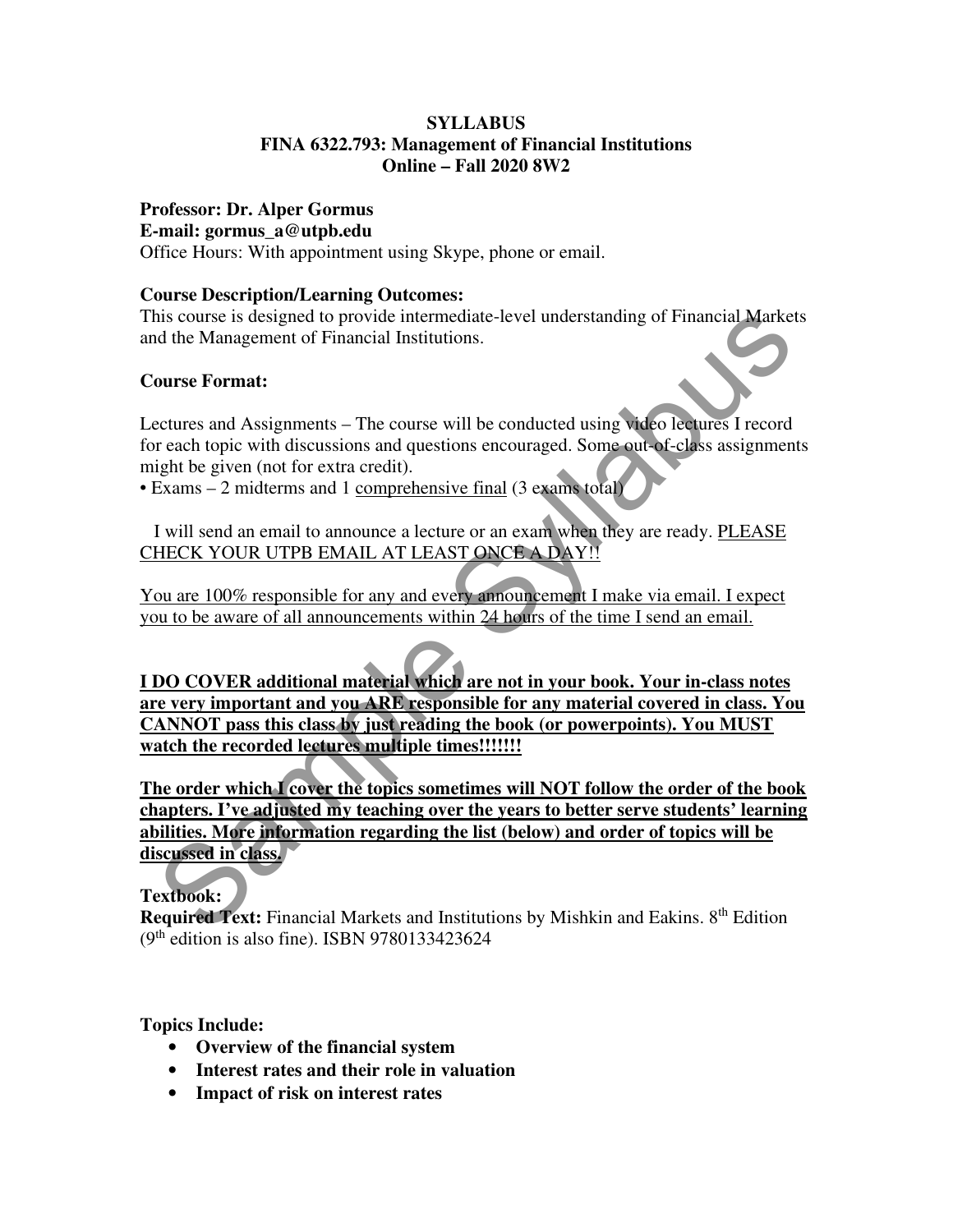- **Why do financial institutions exist?**
- **Central banks and the Federal Reserve System**
- **Monetary Policy and its impact on financial institutions**
- **Money markets**
- **Bond Market**
- **Stock Market**
- **Banking and the Management of Financial Institutions**
- **Banking industry: Structure and Competition**
- **The mutual fund industry**
- **Other financial institutions including insurance companies and investment banks**
- **Risk management in Financial Institutions**
- **Hedging with financial derivatives**

**CALCULATOR:** Given that many of the standard financial calculations performed in this course can be easily done with a **financial calculator**, immediately purchase a financial calculator such as Texas Instruments BAII Plus or Hewlett Packard 10BII. A financial calculator will be advantageous to have not only when you take other business classes, but also when making personal financial decisions throughout your lifetime. I use a BAII Plus and will be referencing that calculator while solving problems. My knowledge about other finance calculators is very limited at best. For mindial number and activity of the final contained and the set of the final contained and investment<br>
banks<br>
Sample of the financial institutions<br>
Shake management in Financial derivatives<br>
ALCULATOR: Given that many o

**Video Lectures:** I will record a review session for each topic for each week. I will let you know when those recordings are available. Please wait for my email for the lectures before you panic. I will do my best to post all lectures and exams in a timely manner, but please be patient and I promise to give you ample time to complete any lecture/exam. I will try to put them in an MP4 format so you can download and watch the lectures in different devices as often as you need.

# **Grading:**

I will drop your lowest midterm exam. You cannot drop the final. The final exam is comprehensive. Each exam is worth 50% (1 midterm and 1 final) This grade distribution for this class is as follows:

 $90 - 100\% = A$  $80 - 89\% = B$  $70 - 79\% = C$  $60 - 69\% = D$ Below  $60\% = F$ 

Above cut-offs are non-negotiable. Please at no time request to be "bumped up" a letter grade because you are "so close." For example an 89 is a B. I only consider a curve at the end of the semester after I look at the class average. This will be done at my discretion and is in no way guaranteed (and most likely won't happen). Whatever I do for one I do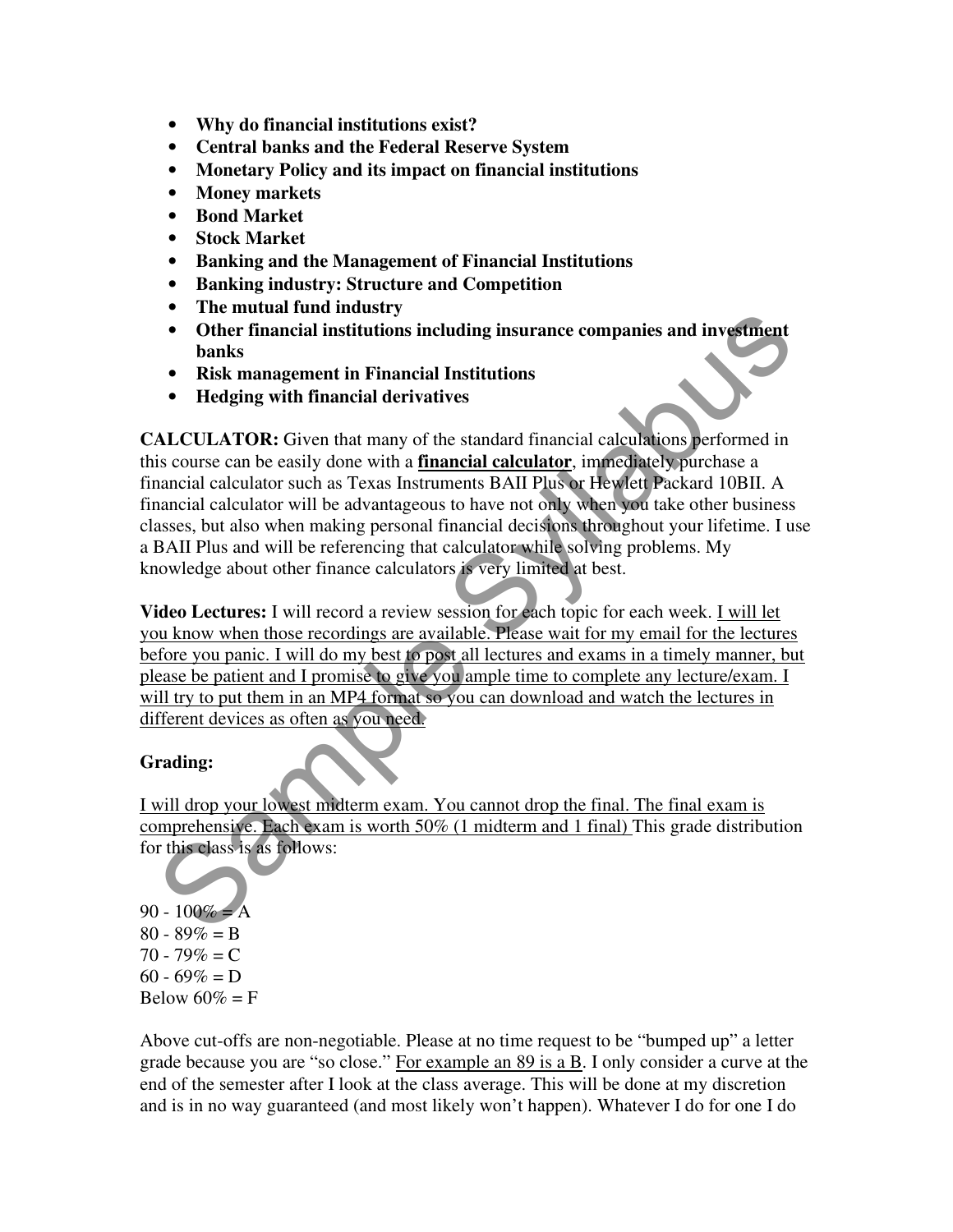the same for the entire class. No special consideration is given to graduating students, etc. All is equal in my classes. Please see below for extra credit.

**Extra Credit**: I will conduct live review sessions for the exams. I will give 1 extra point added to your final grade for every review session you attend (3 points maximum).

## **EXAMS**

Once the semester starts, I will give you detailed information about the exams (dates, content, format, etc.). Please look for an email from me regarding exams.

#### **TECHNICAL PROBLEMS AND QUESTIONS**

Personal computer problems **do not** excuse the requirement to complete all course work in a timely and satisfactory manner. Each student needs to have a backup method to deal with these inevitable problems. These methods might include the availability of a backup PC at home or work, the temporary use of a computer at a friend's home, the local library, Office Services such as Kinko's, an Internet cafe, or a bookstore such as Barnes & Noble, etc. There are absolutely no make-ups or re-do's for any reason. Please use a reliable computer/software for exams. If your computer freezes for some reason, you are allowed to go back to the exam. However, the time is still ticking as if you were continuing to take the exam. So get back in the exam ASAP. note the semester starts, I will give you detailed information about the exams (dates,<br>notent, format, etc.). Please look for an email from me regarding exams.<br>TECHNICAL PROBLEMS AND QUESTIONS<br>Personal computer problems do

# **POLICY ON LATE WORK**

Late work WILL NOT BE ACCEPTED for online classes and no excuse are accepted as several days are given for the completion of assignments and/or exams

#### **Accommodation for Students with Disabilities**

**Students with Disabilities:** The University of Texas of the Permian Basin in compliance with the Americans with Disabilities Act and Section 504 of the Rehabilitation Act provides "reasonable accommodations" to students with disabilities. Any student with a disability who is requesting an accommodation for this course must provide the instructor with official documentation in the form of a letter from the ADA Officer for Students. Only those students who have officially documented a need for an accommodation will have their request honored. \*\*Adapted from UTSA ADA syllabus statement.\*\* **ADA Officer for Students:** Mr. Paul Leverington

**Address:** Mesa Building 4243/4901 E. University, Odessa, Texas 79762 **Voice Telephone:** 432-552-4696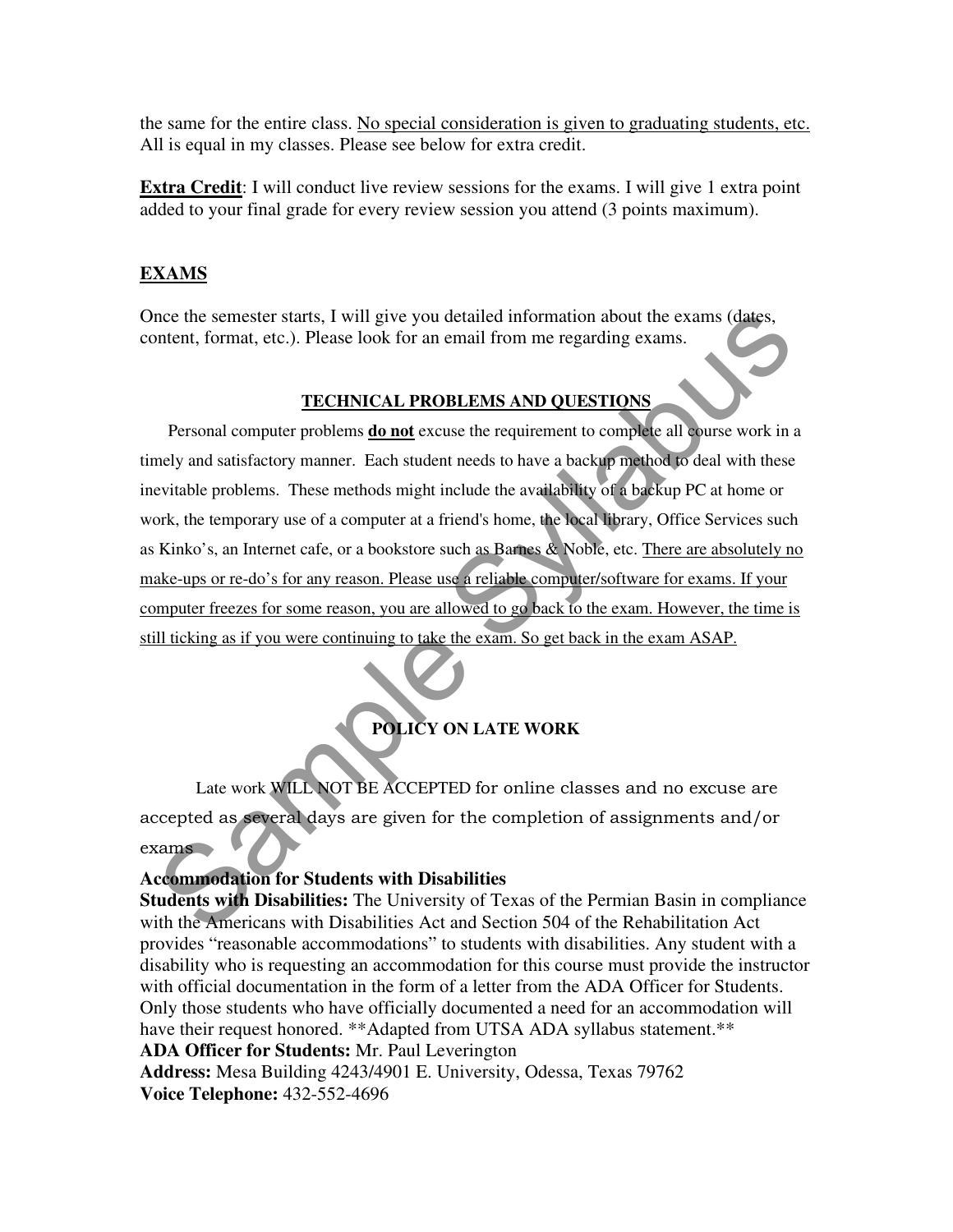#### **Email:** ada@utpb.edu

For the accessibility and privacy statements of external tools used within courses, go to Accessibility and Privacy Statements.

### Computer Skills, Technical & Software Requirements

You must have a working web camera for this course. You will be required to use it for Lock Down browser.

Students can use cloud version of Word, PowerPoint and other Microsoft products through use of their UTPB Outlook 365 and UTPB email address. For more information refer to UTPB Office 365 Page.

# **Computer Technical Requirements**

See Technical Requirements.

# **Online Student Authentication**

UTPB requires that each student who registers for an online course is the same student who participates in, completes, and receives credit for the course. UTPB's Distance Education Policy requires faculty members to employ at least two methods of verification to ensure student identities. To access online courses students must login to the UTPB learning management system using their unique personal identifying username and secure password. UTPB's Distance Education Policy requires at least one additional student identification method within the course that has been determined and approved by the faculty or academic program. This course satisfies the second method of student authentication by: udents can use cloud version of Word, PowerPoint and other Microsoft products<br>rough use of their UTPB Outlook 365 and UTPB email address. For more informatio<br>fer to UTPB Office 365 Page.<br>**Computer Technical Requirements**<br>

• Presentation of approved photo  $ID^*$  through a web cam and video recorded proctoring during assessment (Respondus Monitor, Examity)

\*Approved up to date photo identifications are: passports, government issued identification, driver's licenses, military ID from DoD. Dual credit and early college high school students use school district identifications.

# **Using LockDown Browser & Respondus Monitor for Online Exams**

This course requires the use of LockDown Browser and Monitor for online exams. Watch this short video to get a basic understanding of LockDown Browser and Monitor.

Download and install LockDown Browser.